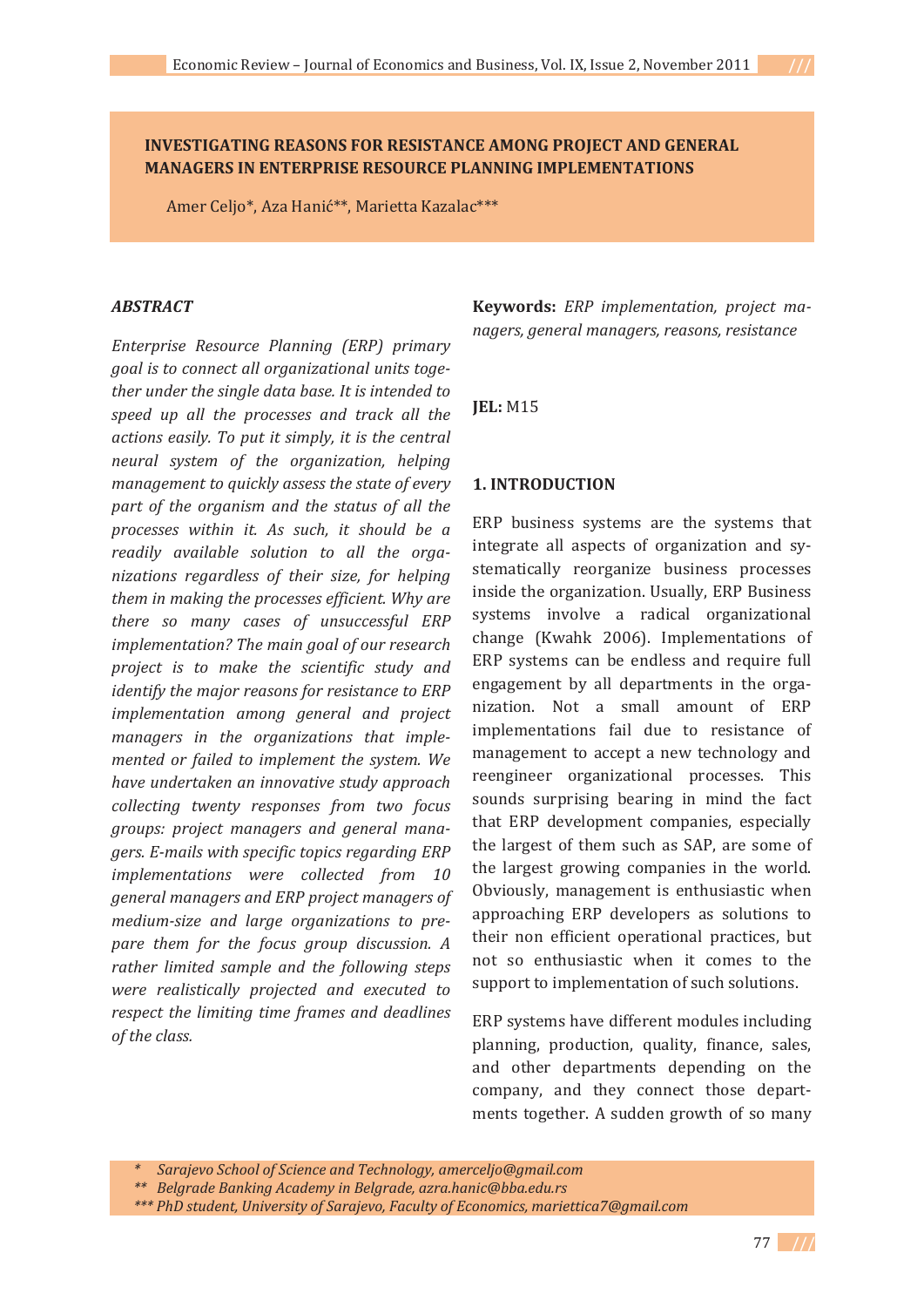ERP developers could define it as one of the most important technologies in the last twenty years. Although considered very important, the failure rate of ERP implementation is very high. As the cost of an ERP implementation project is usually high-for bigger systems that implement SAP for example it can rise to tens of millions-every company would like to feel its benefits quickly. However, this usually does not happen, and implementation can last from a few of months to many years. As a software solution, ERP integrates many business applications that apparently connect all business processes of one company together at one spot, which are readily available to provide management a quick glance into company's current state.

A quality designed functional ERP solution enables data sharing between identified stakeholders in a company. The ERP solution is a mean set of several software solutions integrated into a single applicative unit that continuously monitor all business activities of the company (activities within accounting, purchasing, production, sales, management customer relationship, product lifecycle management, etc.). What makes the quality of ERP applications relevant is that these solutions are based on a unique database which provides unification and functionality in the exchange of data between enterprise users. Namely, when a company begins to develop physically separate organizational units (physically separate jobs) the recommendation is to define business processes and monitoring into a single round information system. The business practice often presents such a situation that different organizational units in the company (accounting, sales, human resources, transportation, etc.) have separate software solutions that are optimized according to their specificities. However, the problem arises in that there is no coherence between these separate software solutions. So it happens that (because

the data are recorded in different places over times and in different formats) the staff does not know the current stock for example, the purchasing managers do not have a real picture of their obligations to suppliers, finance department cannot follow debt collection, and many other similar problems. The importance of ERP solutions is that it enables the synthesis and integration software tools that are used in different organizational units in a system that is based on a single database enabling the unification of the functionality in sharing data between organizational units. All organizational units in this case manipulate with the same data, and when someone in the company makes a change to some data, modified data can automatically be seen in all places inside the organizational structure. In this way one organizational unit can always know what to do next, based on the action of other units. All this leads to fewer errors in work and to greater efficiency, saving both money and time to individual stakeholders and the entire organization.

The essence of the implementation of ERP solutions is that a number of unrelated software applications are replaced by a unified software solution which is divided into modules intended for specific requirements of individual business processes within the company. Each organizational unit uses the module or those parts of the module that covers an area of a given organizational unit. In this way, each organizational unit still has a separate software unit, with the difference that their work is reflected in other parts of the system, and data that are created in one organizational part are available in other organizational units through another module or modules in the ERP solution.

The reasons why most companies decide to introduce ERP solutions are:

• Integration of data on financial flows in the company-not a rare situation that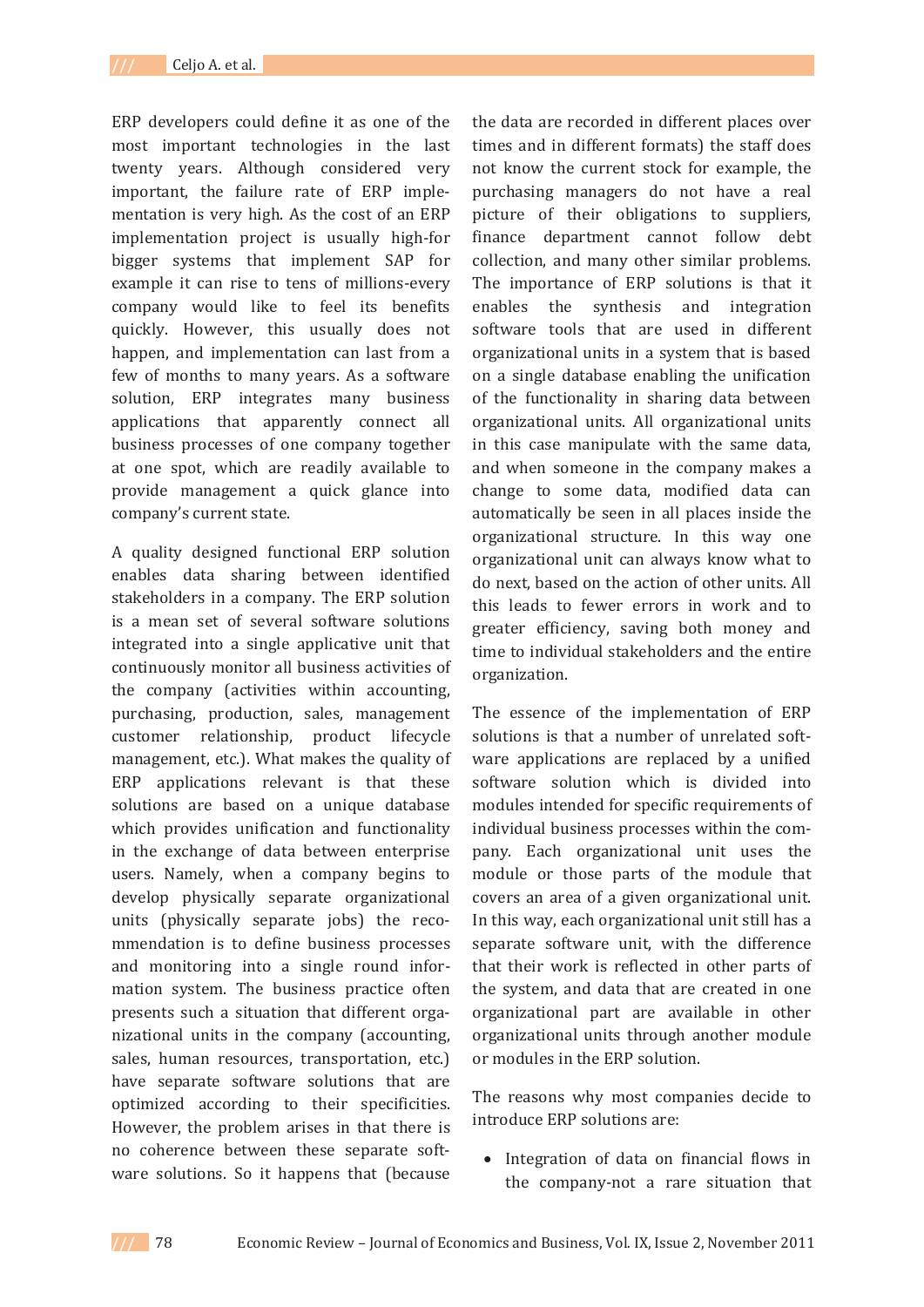managers of the company run into a few truths when they want the information about the specific issues. Specifically, the finance service shows one data, sales service for example presents different data, and so on. The ERP solution, providing a single database for the enterprises, eliminates the phenomenon, because it creates an entry in which all participated, and all parts of the company are responsible for it:

- Customer data integration ERP solutions put all customers' data into one place, such as current stock, debts and payments, etc.;
- Standardization and acceleration of business processes - usually today's ERP solutions are able to help in standardizing business processes, saving time and money for the company:
- Unification of information on human resources - the problem is especially emphasized in companies with more employees, where it is necessary to standardize the data to ensure a simple track system. This is extremely important for the finance department example, when it is necessary to monitor employees' production, working hours, and other performance, which all results in pay check.

All these features enable improvement of business efficiency if ERP is successfully implemented. The implementation itself is time consuming and, depending on the complexity of the enterprise, it can take from one to three years. While training employees is one of the most requiring parts, changing their mind set is even more requiring. It was interesting to find out the results on the previous research conducted on this subject.

## **2. ERP SYSTEMS:LITERATURE REVIEW**

We started researching the existing literature on ERP implementation with Mendeley database. The initial search resulted in 747938 articles. We certainly needed to limit such a large number for the purpose of this study, so we added additional limitation through Boolean operators; however, the numbers were still exceeding hundreds of thousands. As we suspected, many scientists studied ERP pre-implementation and postimplementation success factors. Due to time limitation we decided to switch to more scholarly databases such as EBSCO and Academic Search Complete-Premiere. Depending on words used, the results ranged from several hundreds to several thousands, but the articles were more relevant to our research questions, and more available. Each of the researchers read approximately twenty articles on the subject, and was allowed to recommend two to four articles for a more detailed review, which we used to support our findings.

The literature reviewed for the study can be classified into two main areas: one related to ERP and the other related to the organizational innovation process of ERP implementation.

# **2.1. ERP systems**

In the past, the ERP used to be called Materials Requirements Planning (MRP). The new concept was created by the Gartner group (Dahlen & Elfsson 1999; Keller 1999), and this definition was mostly describing manufacturing firms. According to Koch et al., today ERP integrates all information systems within the organization (1999). Watson and Schneider (1999) closed up "Enterprise Resource Planning (ERP) as a generic term for an integrated enterprise computing system. They define it as integrated, customized, packaged software-based system that handles the majority of an enterprise's system requi-

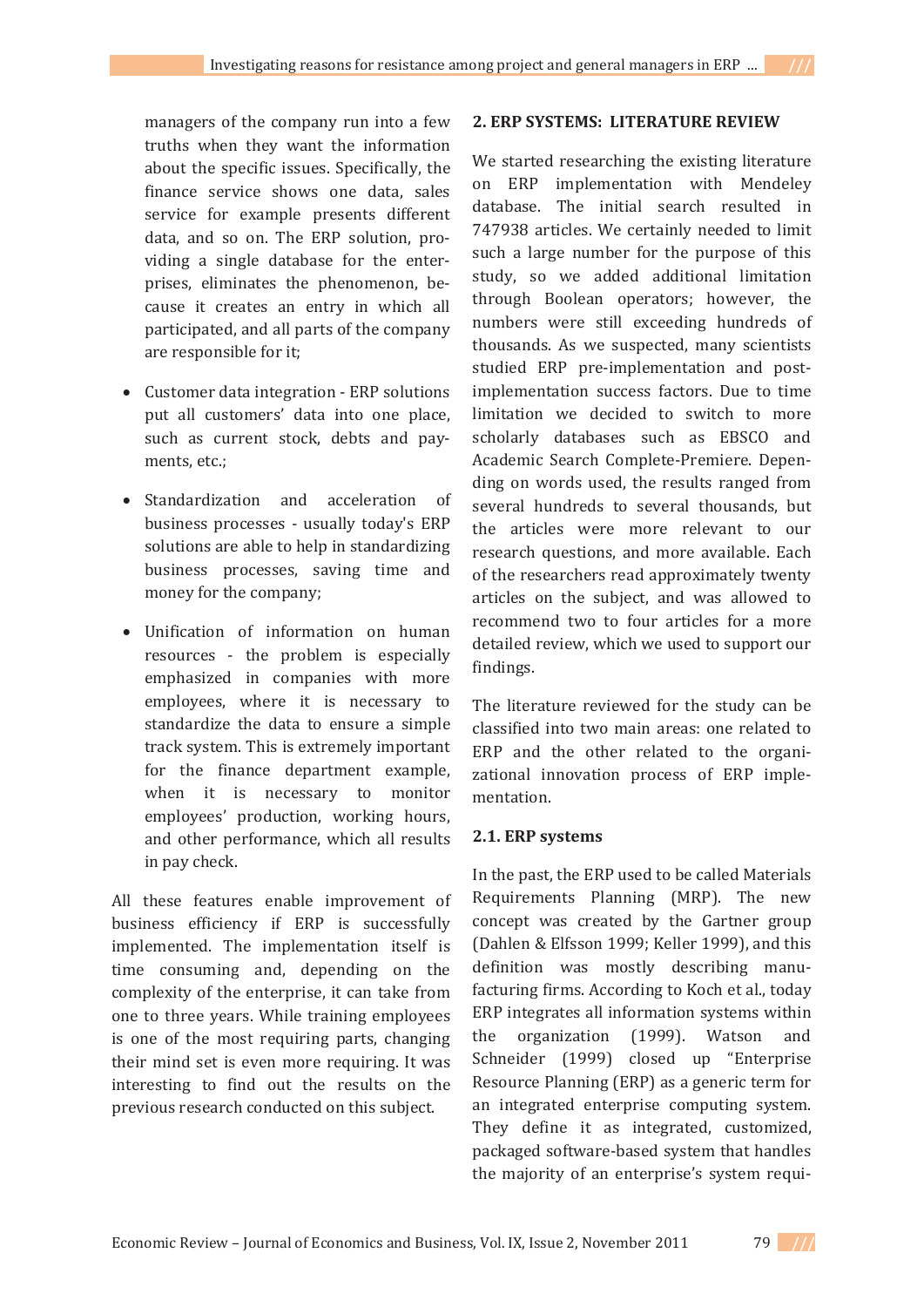rements in all functional areas such as finance. human resources, manufacturing, sales and marketing." Many authors used various descriptions for this system but we find Watson and Schneider (1999) descriptive enough for our study.

# **2.2. ERP Adoption: Innovating Organizational Processes**

According to Tushman, "the term "innovation" has been used in three different contexts: "an invention", "a new object" (Tushman et al. 1986), and "a process" (Daft 1978)." As Clemens and Row stated, "IT Systems and technologies are not an innovation in themselves (Clemens & Row 1991) and organizations cannot depend on advanced information technologies produce sustainable advantages because of their ready availability to all their competitors at a price (Clemens and Row, 1991; Powell and Dent-Micallef, 1997)." It is innovation process that is created within the organizations during the implementation process of the new technology that is more important than the technology itself (Powell and Dent-Micallef, 1997). As Markus and Tanis stated "ERP adoption is a complex exercise in technology innovation and organizational change management" (2000).

Since introduction of ERP involves two aspects inside the organization - behavior and innovation - and we cannot conduct research on this, it makes sense to cite the entire paragraph from the existing literature: "According to Mohr two theories evolved: the variance theory and the process theory (Mohr 1982). In the variance theory approach the investigator attempts to identify characteristics of the organization, the environment or the factors that lead to organizational adoption of innovations (Dean 1986). While variance theory excels at explaining the variation in the magnitude of certain outcomes, it tends to do not so well when the outcomes are uncertain, as in the case of ERP adoption. By contrast, process theory provides powerful explanations even when necessary causal agents cannot be demonstrated as sufficient for the outcomes to occur."

According to Stephen P. Laughlin, it is during implementation of the packages that most of the headaches arise (Laughlin 1999). He identifies success factors as: motivating business justification, strong internal owner, empowered and influential internal team and management driven change. It is a natural tendency of employees to be comfortable with the status quo. As Umble Elisabeth and Michael (2002) noted: "people fear that the new system would make their jobs more difficult, reduce their importance, or even cost them their jobs. They are also afraid to fail." On the other side, many authors conclude that many failures in ERP implementation projects are caused due to implementation effect on the organization and discuss some failure factors. Laughlin states that ERP fails because an enterprise rejects it. One of the difficulties was the problem in system design that simply did not match the enterprise needs, which causes problems and increases resistance. Companies usually have their own culture (logic) of doing business which simply does not match technological imperatives imposed by the new system. That is why it is very important to choose the system carefully. If the system is created in such a manner that it heavily imposes a new set of rules, which it usually does, it sometimes can directly influence company's competitive edge, in a negative sense, and thus resistance to it can be simply natural resistance of the organism to an intruder. For example, ERP systems are usually generalizing business processes, while some companies actually rely on its customized solutions as part of its strength. Out of the blue, the company is no longer effective in differentiating itself from the competitor because they both are using generic systems. The company that looked for a software solution to unitize its business processes, found itself on a journey of doing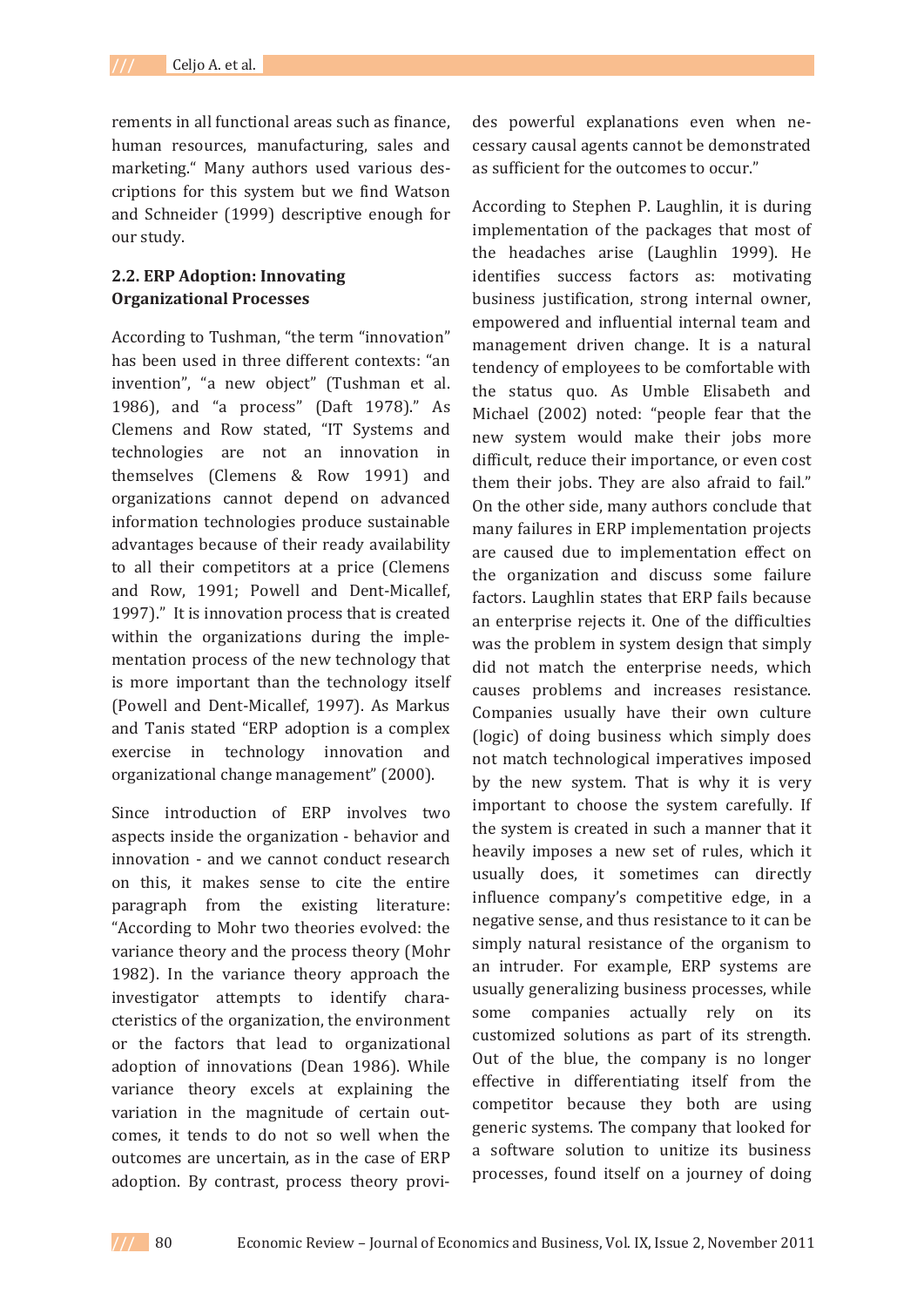the entire business in a different manner, maybe similar to those of direct competitors. Jumping too fast into existing ERP systems without considering its implication, a company can quickly hit the wall finding the new system suddenly becoming its biggest problem. This results either in wasted effort, time and money, pushing the system integration into success, but crippling the company's important strengths or in system failure. In short, it is most important to plan things right and understand thoroughly the problems that the system is supposed to solve, which is usually fragmentation of the company in utilizing available data on business processes.

After choosing the right system it is utmost important to choose the right project team. An ERP project team is usually composed of a Project Manager and internal organizational team comprised of end users of ERP system, technical (IT) experts, business process experts, internal and external consultants and managers of an organization. Choosing its own team rather than outside consultants ensures that employees will be drawn into problem solving more deeply. According to some authors the biggest difficulty is to change from functional to process oriented work flows that follows the ERP implementation. The responses we received also suggest employees had developed their own functional systems to track and measure their process and resisted change of adapting to the new system due to unfamiliar technology. The problem is that they were taking care of their own process rather than all the processes inside the company that ERP is unifying under one track system. While this is helpful to management to better follow on front line activities, at the same time it can cause erroneous input from one department to spread to other departments too. In smaller companies such mistakes are usually discovered quickly, while in more complex systems they can affect many processes before the root cause is discovered. Consequently, this en-

courages people to avoid using the system. That is why all application users including the entire management need to accept technology and be trained to understand and use ERP. According to Umble, people should be properly prepared for the significant changes that need to take place (Umble 2002). It is not just a technical project, it requires of people to change (Umble 2002). P. Schneider suggests that there is no right way to implement ERP but that active and engaged leadership is vital (1999). Umble emphasizes that this requires from highly respected individuals to put their reputation at stake and lead the change initiative (Umble 2002). Many other researchers call these individuals "project champions", the term first time used by Schon (1963) referring to successful implementation of technological innovations. Esteves, Pastor and Casanovas investigated the role of project champion during implementation of ERP more thoroughly (2004). They concluded that the project champion is definitely the project sponsor with its ownership and responsibilities to obtain project resources (Esteves et al. 2004). Nah, Zuckweiler, and Lau emphasize in their article commitment to resources and commitment to change (Nah, Zuckweiler & Lau 2003). Through our conversation with both project managers and managing directors, some of them were suggesting that ERP implementation, though successful, does require their constant attention. That left us with the impression that the implementation is a never ending process, which after all, could be considered as failure. According to Mishra, only thirty three percent of ERP implementations end up successfully (Mishra 2004). For a very popular management tool that is considered to improve all business processes inside the organization, this is a very high failure rate. The failure ranges from technical side to behavioral side, all the way to cultural side of the organization. Successful implementation requires constant communication between all departments on a daily basis. If the company is not stable, it is

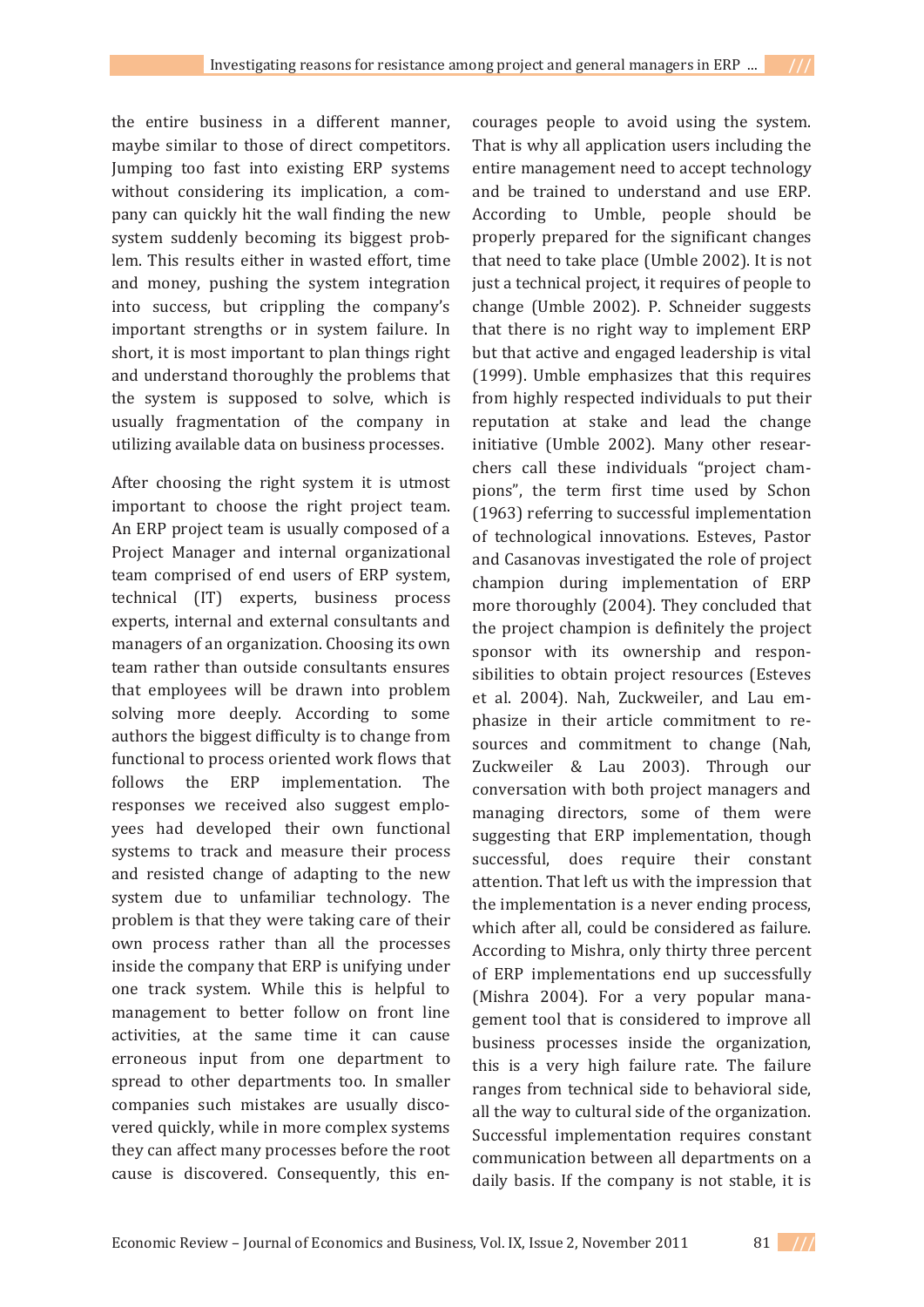less likely that the ERP system would bring stability. Most of the companies that we used in our sample were on the good track, and tried to use ERP as additional support to their already successful businesses. Where managers recognize this, it was more likely that the ERP implementation would succeed. Still, they need to clearly communicate their expectations to every department continually, and support it with additional assistance, like additional trainings when necessary. Managers need to listen to employees' feedback, including both approvals and disapprovals. This would lead to better incorporations of additional features into the system when necessary, and at the same time, show management support to implementation. In every phase of the implementation, software developer should be working closely with the company. Servicing the customer is critical at this stage. If not a part of the agreement this is usually time and money consuming for the company, which can cause the management to decrease its interest in the system. This takes us to the main research question of our article.

#### **3. RESEARCH DESIGN AND METODOLOGY**

The study was conducted using combined qualitative and quantitative methods. Qualitative methodology was conducted in two phases. In the first phase we were using focus group (FG) qualitative methodology. E-mails with specific topics regarding ERP implementations were sent to general managers and project managers in order to prepare for FG discussion. Upon receiving the feedback, we organized the meetings where two members of our team moderated discussion with project managers and other two moderated discussion with general managers. Topics/questions that we asked project managers and general managers to discuss are:

- What is your experience regarding ERP implementation?
- Were there any issues with the finance?
- Describe the steps that you followed while implementing the ERP?
- What were the biggest difficulties that vou faced?
- Please describe how people accepted the new technology and business process change that ERP introduced?
- How did you overcome the difficulties?
- Do you think that the ERP is now fully integrated in your company?
- How do employees feel about it now, are they satisfied with it?

These two focus groups are selected because they have the greatest role in ERP implementation projects. Topics (questions) were created in order to receive as much information regarding the reasons for resistance. In the second phase, responses from both FGs were sorted and analyzed. FG discussions included information from different organizations and were not limited to a specific ERP software package. One discussion includes responses from project managers and other from general managers. Each outcome of FG discussion was analyzed by group of two researchers of our group.

### **4. RESEARCH ANALYSIS**

As proposed by Srnka and Koeszagi, we used 5 stages blueprint model for qualitative research analysis in order to establish input for quantitative calculations.

In material sourcing stage, researchers were assigned in two categories (each category of two researchers) to conduct FG discussions. Two researchers acted as moderators in each of the discussions. The discussion was moderated in the English language.

In transcription stage, all responses from two FGs were entered in Excel sheets (FG1 and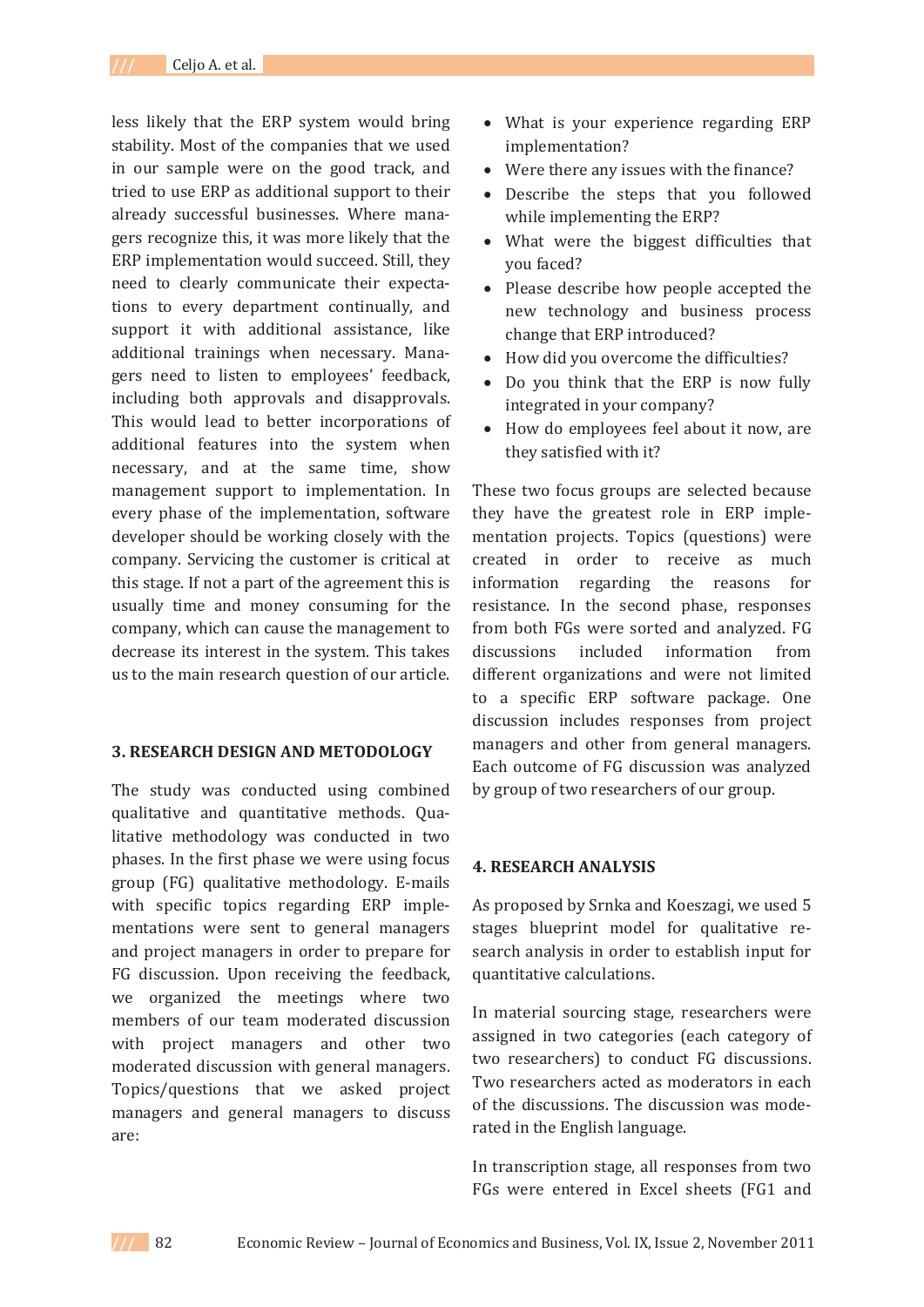FG2). Each FG response was examined by two researchers in order to classify the relevant data for future analysis (R\_FG1 and R\_FG2).

# **4.1. Unitization stage:**

During unitization stage the coders were paired and each coder in the group coded all messages in specific FG. Messages were coded in the Excel sheet (R\_FG1 and R\_FG2). Prior to the initial coding, the group met and discussed in detail the work plan in order to unitize messages.

After we independently unitized the messages and after the first coding round, the following results were obtained (U1).

|  |  | Table 4.1. Example of agreed unitizing |  |
|--|--|----------------------------------------|--|
|--|--|----------------------------------------|--|

| In my opinion the          | In my opinion the biggest     |
|----------------------------|-------------------------------|
| biggest problem in ERP     | problem in ERP                |
| implementation is the      | implementation is the lack    |
| lack of support from the   | of support from the top       |
| top management. Since      | management. Since ERP         |
| <b>ERP</b> implementation  | implementation                |
| transforms the way         | transforms the way            |
| company does business,     | company does business it      |
| it is necessary for top    | is necessary for top          |
| management to plan         | management to plan and        |
| and support those          | support those changes.        |
| changes. The other         |                               |
| problem is inadequate      | The other problem is          |
| education of top           | inadequate education of       |
| management so they         | top management so they        |
| cannot understand how      | cannot understand how         |
| ERP should be              | ERP should be integrated      |
| integrated in              | in organization overall       |
| organization overall       | business and understand       |
| husiness and               | the benefits of the new       |
| understand the benefits    | system                        |
| of the new system.         | Other problem is              |
| Other problem is           | inaccurate data. Bad data     |
| inaccurate data. Bad       | has a negative domino         |
| data has a negative        | effect on all businesses of   |
| domino effect on all       | a company.                    |
| businesses of              | The lack of end user          |
| acompany. The lack of      | commitment results in         |
| end user commitment        | their inadequate training,    |
| results in their           | so they do not utilize all of |
| inadequate training, so    | the system capabilities.      |
| they do not utilize all of |                               |
| the system capabilities.   |                               |
|                            |                               |

Table 4.2. First round coding

|           | First round                      |               |                              | Second round  | Third round                  |               |  |
|-----------|----------------------------------|---------------|------------------------------|---------------|------------------------------|---------------|--|
| Coders    | Number of units<br>$01$ and $02$ | Guetzkow's U1 | Number of units<br>01 and 02 | Guetzkow's U2 | Number of units<br>01 and 02 | Guetzkow's U3 |  |
| Coder1 PM | 19                               |               | 22                           |               | 23                           |               |  |
| Coder2 PM | 25                               | 0.1364        | 25                           | 0.0638        | 23                           | 0.0000        |  |
| Coder1 GM | 20                               |               | 21                           | 0.0455        | 21                           |               |  |
| Coder2 GM | 23                               | 0.0698        | 23                           |               | 21                           | 0.0000        |  |

We calculated Guetzkow's U which measures the reliability of the number of units identified by two independent coders in each group (PM and GM). Guetzkow's U1 (PM) equaled 0,1364. In the first round we noticed difference in number of units according to the number of unitized messages so we decided to do correction. During the comparison of every sample of conversation we found that coder 01 had divided the text into 19 units which is a considerably lower number than the number of units of coder 02. The difference was grounded on the fact that coder 01 submitted the units with the same categorization into one unit. Corrections were made in order to split up previously unitized messages by coder 1. The second round finished with  $01 = 22$  and  $02 = 25$ , and Guetzkow's U2 became 0.0638. At this state coders from the first pair calculated textual consistency for PM which was 88%. We received a satisfactory percentage but due to a small sample we worked with, we decided to do the third round of coding in order to increase quality. The third round of coding resulted in both coders ending with 23 units.

The coders of GM group were somewhat better in coding and they achieved difference of 3 after the first unit of coding. After the second round of coding U2 reached 0.0455 which gave textual consistency of 91%. After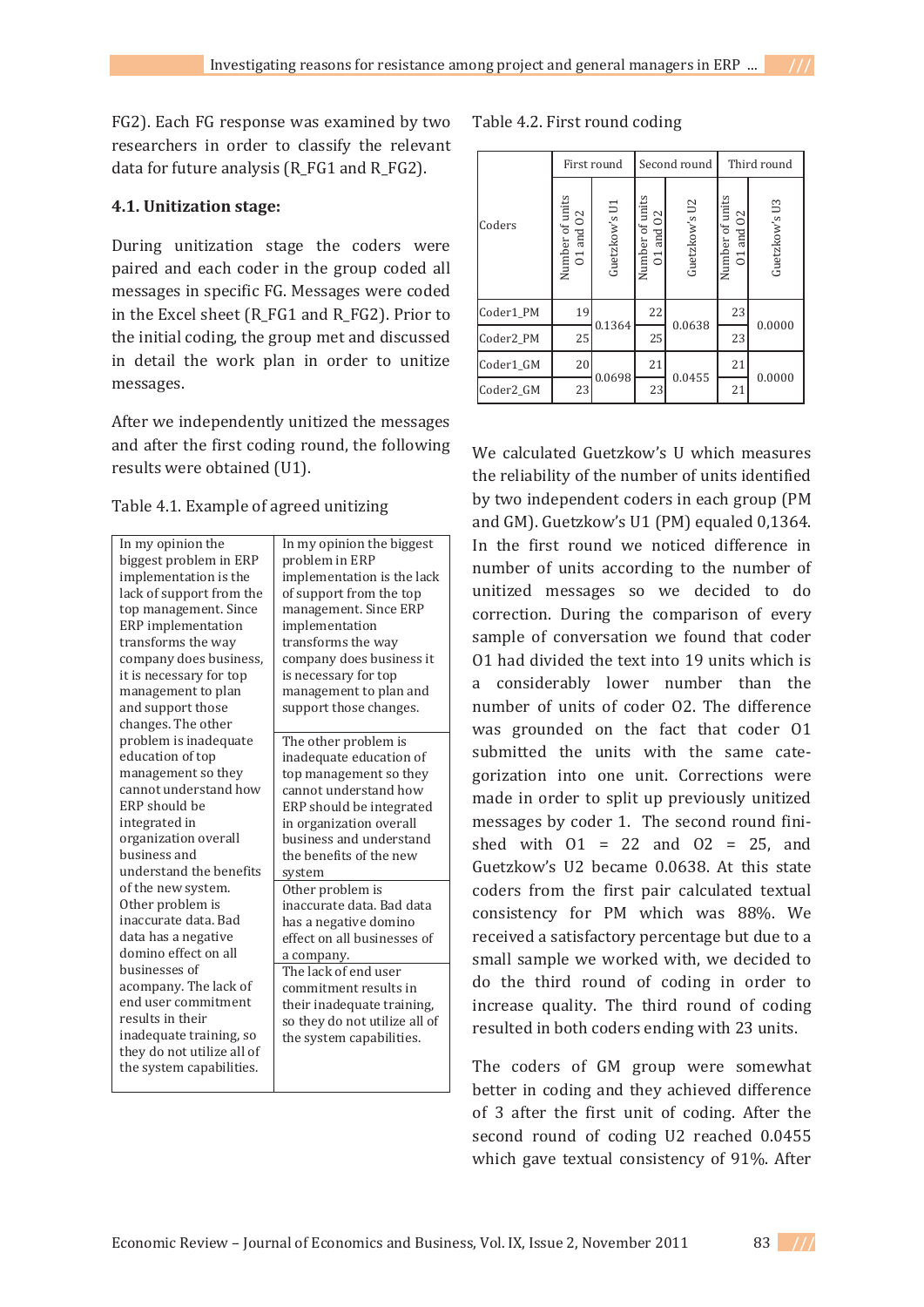the third round of coding both coders ended with 21 units.

At the end of unitization stage, two groups divided to follow two different FGs ended in the agreement of 23 units for PM group and 21 units for GM group.

## **4.2. Categorization stage**

Further, all coders decided to go on with categorization with the aim to retain or update the suggested categorization scheme. *Group PM*: The categories were set according to the main research question in regard to the main reasons for resistance among project managers. However, we have run several preliminary coding rounds before deciding on the final category scheme. The coder number 2 systematically coded all units under the defined categories. After the first coding round the two coders met and compared the categorization. Analysis showed that there are some discrepancies that have an origin in differences in methodology between the two coders.

The final conclusion for PM group: By analyzing the entire process we have concluded that introduction of subcategories is not necessary since we were able to place all kinds of communication under the existing categories. Subcategories would not add value to the categorization work for two reasons: (1) there is already a large number of the main categories for the amount of unitized messages  $(23)$  – five,  $(2)$  for the sake of simplicity of the research and (3) for time limitations. *Group GM* categorized and at first they also realized that certain categories were not adequately presented. Specifically, category three (Manager Response) was the first 'problematic' category as it had only three responses due to the amount of unitized messages (25).

We all concluded that a much bigger amount of unitized messages will have to be analyzed. Due to time limitations we continued with the

set of 5 categories with no need for subcategories. The coders finally formulated the general definitions for the five main categories as follows:

# Table 4.3. Main Categories-General Definitions

*1. Lack of the organization:* Any internal organizational problem connected to acceptance of ERP. *2. Acceptance Problems:* Problems among end users of applications to adopt or accept the new technology. *3. Manager Response:* Inadequate involvement by managers in terms of ERP project. *4. Implementation difficulties:* Technical difficulties, inadequate training, problems with business process analysis, other related technical issues. *5. Financial Reasons* Support of Top managers in terms of financing implementations, buying all necessary hardware and software, paying suppliers on-time, not enough investments.

# **5. CALCULATIONS**

Using the above defined main categories, the two groups of coders independently assigned a single code to each unit. After this first main coding round, we calculated Cohen's kappa to check inter-coder reliability.

The kappa value used for coding consistency, or check of consistency, provides a certain reliability coefficient for overall categories. With the objective to identify potential issues for coding disagreement we developed the inter-coder consistency matrix and applied it to the main category. Then we used it for calculation of the Cohen's kappa and came up with different results for both groups.

The inter-coder consistency matrix of the PM group is presented in Table 4.1 and the matrix of the PM group is presented in Table 5.1.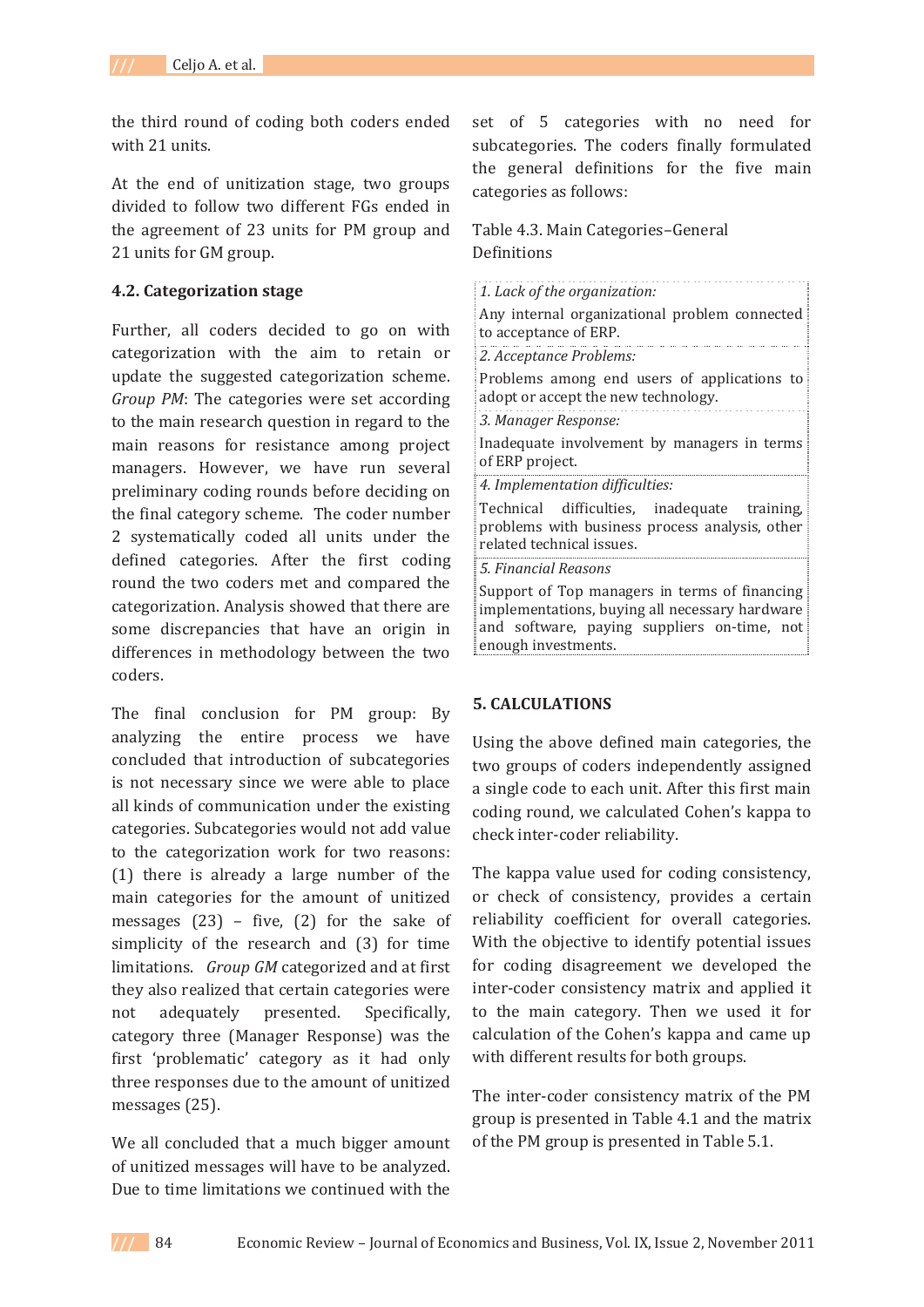## Table 5.1. Intercoder Consistency Matrix -

|  | <b>Project Managers</b> |
|--|-------------------------|
|--|-------------------------|

| Coder1/Coder2                            | Category 1 | Category 2 | Category 3 | Category 4 | Category 5 |
|------------------------------------------|------------|------------|------------|------------|------------|
| Category 1 - Lack of the organization    |            |            |            |            |            |
| Category 2 - Acceptance Problems         |            |            |            |            |            |
| Category 3 - Manager Response            |            |            |            |            |            |
| Category 4 - Implementation difficulties |            |            |            |            |            |
| Category 5 - Financial Reasons           |            |            |            |            |            |
| Total                                    |            |            | 10         |            |            |
| Agreement (%)                            | 66         | 83         | 90         | 100        | 66         |

# Table 5.2. Intercoder Consistency Matrix -**General Managers**

| Coder1/Coder2                            | Category 1 | Category 2 | Category 3 | Category 4 | Category 5 |
|------------------------------------------|------------|------------|------------|------------|------------|
| Category 1 - Lack of the organization    | n          |            |            |            |            |
| Category 2 - Acceptance Problems         |            | 10         |            |            |            |
| Category 3 - Manager Response            |            |            |            |            |            |
| Category 4 - Implementation difficulties |            |            |            |            |            |
| Category 5 - Financial Reasons           |            |            |            |            |            |
| Total                                    |            | 11         |            |            |            |
| Agreement (%)                            | 86         | 91         | 66         | 86         | 100        |

To calculate Cohen's kappa we used the formula suggested by Brennan and Prediger  $(1981)$  as follows:

 $K = (Pr(a)-Pr(e))/(1-Pr(e))$  where

 $Pr(a) = \sum P_{ii}$  and

 $Pr(e) = \sum (P_i \times P_i)$ 

Pr(a) means percentage of agreement and Pr(e) means the probability of random agreement.

Tables 4.3 and 5.1 show calculation of absolute and relative frequencies that we used in order to calculate probability of random agreement. Absolute and relative frequencies for both groups PM and GM are calculated.

In tables 5.2 and 5.3 we calculated the probability that both coders of each group agreed based on the main categories.

| Table 5.3. Project Managers |  |
|-----------------------------|--|
|                             |  |

| Coder1/Coder2                            | Category | Category 2 | Category 3                                  | Category 4 | Category 5 | Abs. Freq | Rel. Freq |
|------------------------------------------|----------|------------|---------------------------------------------|------------|------------|-----------|-----------|
| Category 1 - Lack of the organization    |          |            |                                             |            |            |           | 0.115385  |
| Category 2 - Acceptance Problems         |          |            |                                             |            |            |           | 0.230769  |
| Category 3 - Manager Response            |          |            |                                             |            |            | a         | 0.346154  |
| Category 4 - Implementation difficulties |          |            |                                             |            |            |           | 0.230769  |
| Category 5 - Financial Reasons           |          |            |                                             |            |            |           | 0.076923  |
| Absolute Frequencies                     |          |            | 10                                          |            |            | 26        |           |
| Relative Frequencies                     |          |            | 0.1153846 0.23076923 0.384615385 0.19230769 |            | 0.1153846  |           |           |

**Economic Review – Journal of Economics and Business, Vol. IX, Issue 2, November 2011** 85 ///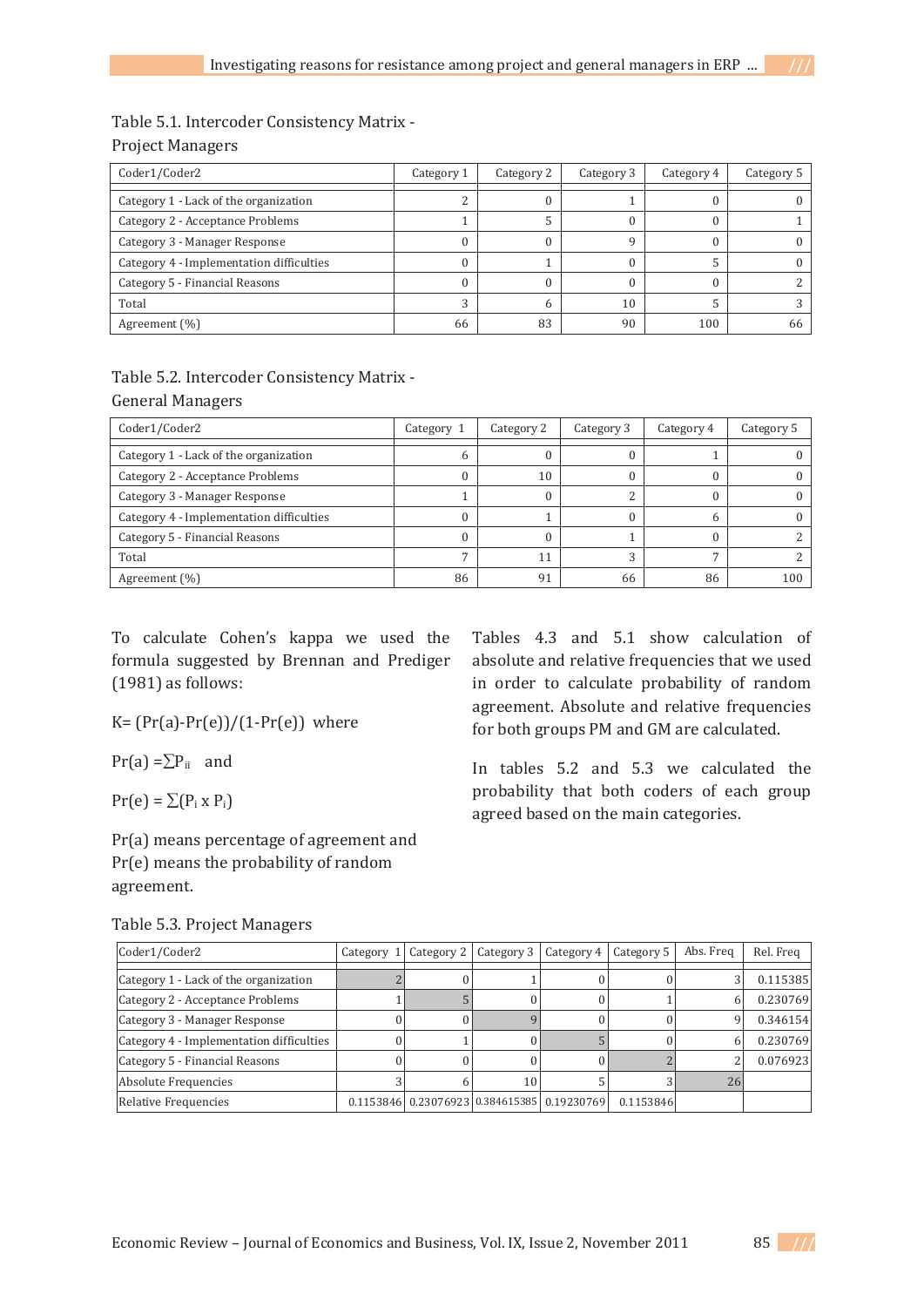#### Table 5.4. General Managers

| Coder1/Coder2                            | Category 1 Category 2 | Category 3 | Category 4 | Category 5            | Abs. Freq | Rel. Freg |
|------------------------------------------|-----------------------|------------|------------|-----------------------|-----------|-----------|
| Category 1 - Lack of the organization    |                       |            |            |                       |           | 0.233333  |
| Category 2 - Acceptance Problems         | 10                    |            |            |                       | 10        | 0.333333  |
| Category 3 - Manager Response            |                       |            |            |                       | 3         | 0.100000  |
| Category 4 - Implementation difficulties |                       |            |            |                       |           | 0.233333  |
| Category 5 - Financial Reasons           |                       |            |            |                       |           | 0.100000  |
| Absolute Frequencies                     |                       |            |            |                       | 30        |           |
| Relative Frequencies                     | 0.2333333 0.36666667  | 0.1        |            | 0.23333331 0.36666667 |           |           |

### Table 5.5. Agreement of coders General

| <b>PM</b>                                |        |        |           |            |           |                     |
|------------------------------------------|--------|--------|-----------|------------|-----------|---------------------|
| Categories                               | Freg 1 | Freg 2 | Agreement | 01%        | 02%       | Prob. of both agree |
|                                          |        |        |           |            |           |                     |
| Category 1 - Lack of the organization    |        |        |           | 0.66666667 | 0.6666667 | 0.4444444           |
| Category 2 - Acceptance Problems         |        |        |           | 0.83333333 | 0.8333333 | 0.6944444           |
| Category 3 - Manager Response            |        | 10     | 8         | 0.88888889 | 0.8       | 0.7111111           |
| Category 4 - Implementation difficulties |        |        | 4         | 0.66666667 | 0.8       | 0.5333333           |
| Category 5 - Financial Reasons           |        | ∍      |           |            | 0.6666667 | 0.6777777           |

### Table 5.6. Agreement of coders

| <b>GM</b>                                |        |        |           |            |           |                     |
|------------------------------------------|--------|--------|-----------|------------|-----------|---------------------|
| Categories                               | Freg 1 | Freq 2 | Agreement | 01%        | 02%       | Prob. of both agree |
| Category 1 - Lack of the organization    |        |        | 6         | 0.85714286 | 0.8571429 | 0.7346939           |
| Category 2 - Acceptance Problems         | 10     | 11     | 9         | 0.9        | 0.8181818 | 0.7363636           |
| Category 3 - Manager Response            |        |        | າ         | 0.66666667 | 0.6666667 | 0.4444444           |
| Category 4 - Implementation difficulties |        |        | 6         | 0.85714286 | 0.8571429 | 0.7346939           |
| Category 5 - Financial Reasons           |        |        | ∍         | 0.66666667 |           | 0.6666667           |

In terms of PM group, there were issues with category 1. We realized that probability agreement, or the percentage of the agreement, is considerably lower than in other categories. However we left this category due to very low absolute frequencies.

All other categories had satisfactory agreement for both coders in the PM group. For GM group, category 3 had a low agreement percentage also due to a small number of absolute frequencies. We proceeded by calculating final Kappa values for all categories.

Table 5.7. Measuring the level of agreement

| <b>Project Managers</b>   |           |
|---------------------------|-----------|
| Pr(e)                     | 0.2529586 |
| Pr(a)                     | 0.7666667 |
| <b>Kappa Value</b>        |           |
| $(Pr(a)-Pr(e))/(1-Pr(e))$ | 0.6876568 |
| <b>General Managers</b>   |           |
| Pr(e)                     | 0.2477778 |
| Pr(a)                     | 0.8666667 |
| <b>Kappa Value</b>        |           |
| $(Pr(a)-Pr(e))/(1-Pr(e))$ | 0.8227474 |

In accordance to Landis and Koch who gave the following (Table 4.3) for interpreting  $\kappa$ values, the value of Kappa for Project Managers group reached 0.6876568, which means that coders 01 and 02 reached substantial agreement and the descriptive analysis could be obtained on the given data. Coders 01 and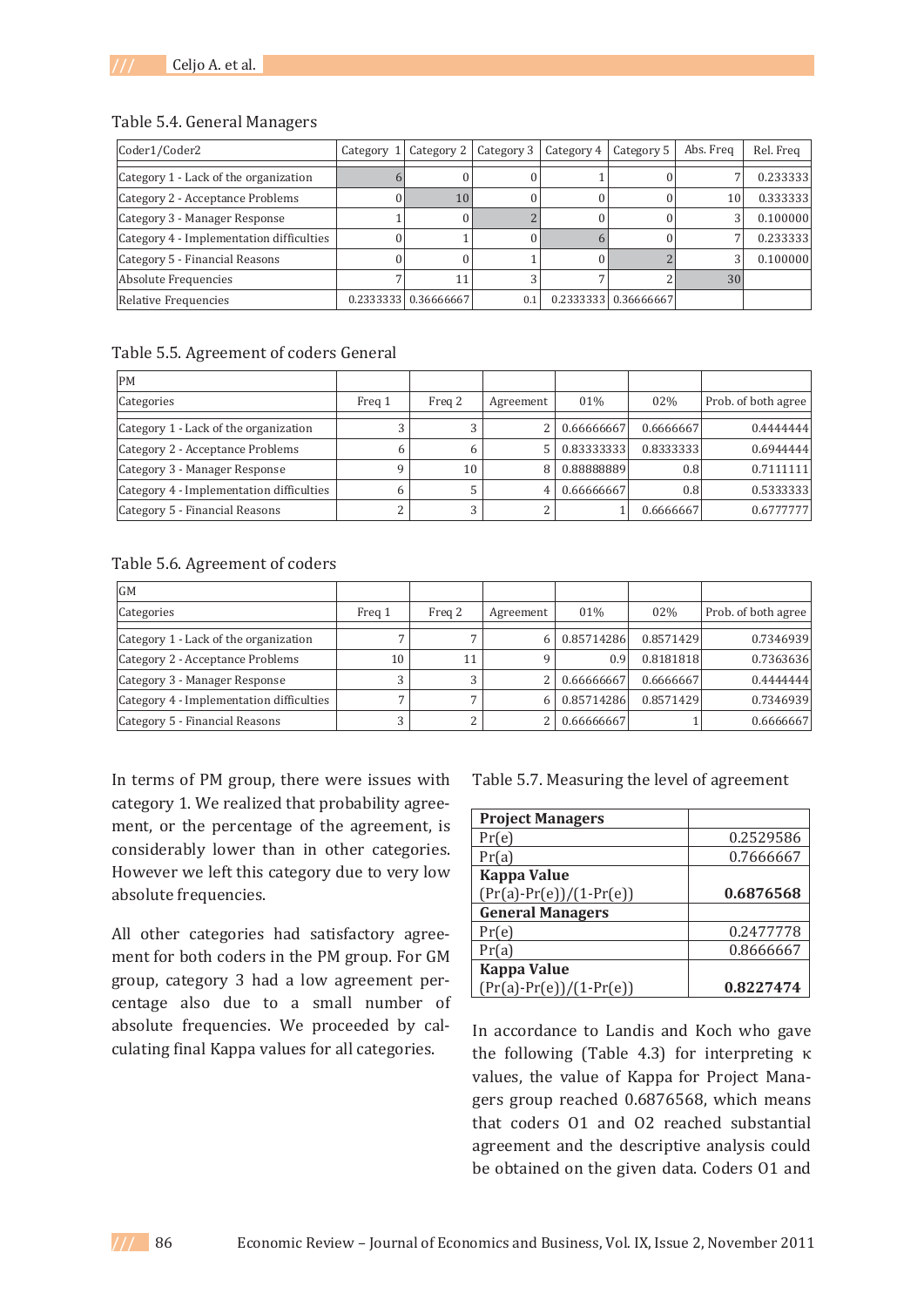02 of the General Managers group reached almost perfect agreement at kappa value of  $0.8227474.$ 

| Table 5.8. Agreement level explanation |  |
|----------------------------------------|--|
|----------------------------------------|--|

| Kappa value   | Interpretation           |
|---------------|--------------------------|
| < 0           | No agreement             |
| $0.0 - 0.20$  | Slight agreement         |
| $0.21 - 0.40$ | Fair agreement           |
| $0.41 - 0.60$ | Moderate agreement       |
| $0.61 - 0.80$ | Substantial agreement    |
| $0.81 - 1.00$ | Almost perfect agreement |

Since both groups reached at least substantial agreement we decided to proceed with descriptive statistics.

### **6. QUANTITATIVE ANALYSIS**

In terms of absolute frequencies of our categories, we used descriptive statistics to display the results of our main categories. Following are the charts of relative frequencies.



Figure 6.1. Relative frequencies PM



Figure 6.2. Relative frequencies GM

## **6.1. Discussion**

Two focus groups (Project Managers and General Managers) were questioned in order to investigate the main reasons for resistance in the organizations that implemented or failed to implement ERP. During our interviews with selected focus groups some managers seemed very pleased to use ERP, others complained about different reasons why they had problems and what their concerns are in terms of ERP implementation projects.

It was interesting to look at different responses from two different organizational positions. However, we focused on the data that led us to the following conclusions by the groups that we identified according to the research question. We came with interesting results among five main reasons for resistance in Project Managers group. Both acceptance problems and implementation difficulties accounted to about 1/5 of the main reasons for resistance, and manager response accounted for 35%. Other two identified reasons (the lack of organization and financial reasons) accounted to the rest of  $19\%$ . Since project managers in our focus group were chosen from the organizations it is a good finding that the major reason for resistance according to project managers comes from 'manager response' area, even though problems in implementation of ERP systems and acceptance by the employees cannot be neglected. According to our category definition, it means that the major reason for resistance among project managers is inadequate involvement by managers in ERP projects.

For General Manager group we found out that 'acceptance problems' gave the biggest influence as the cause to resistance (34%). Implementation problems and the lack of organization accounted to other 46 % of reasons. Implementation difficulties and financial reasons accounted to last 20%.

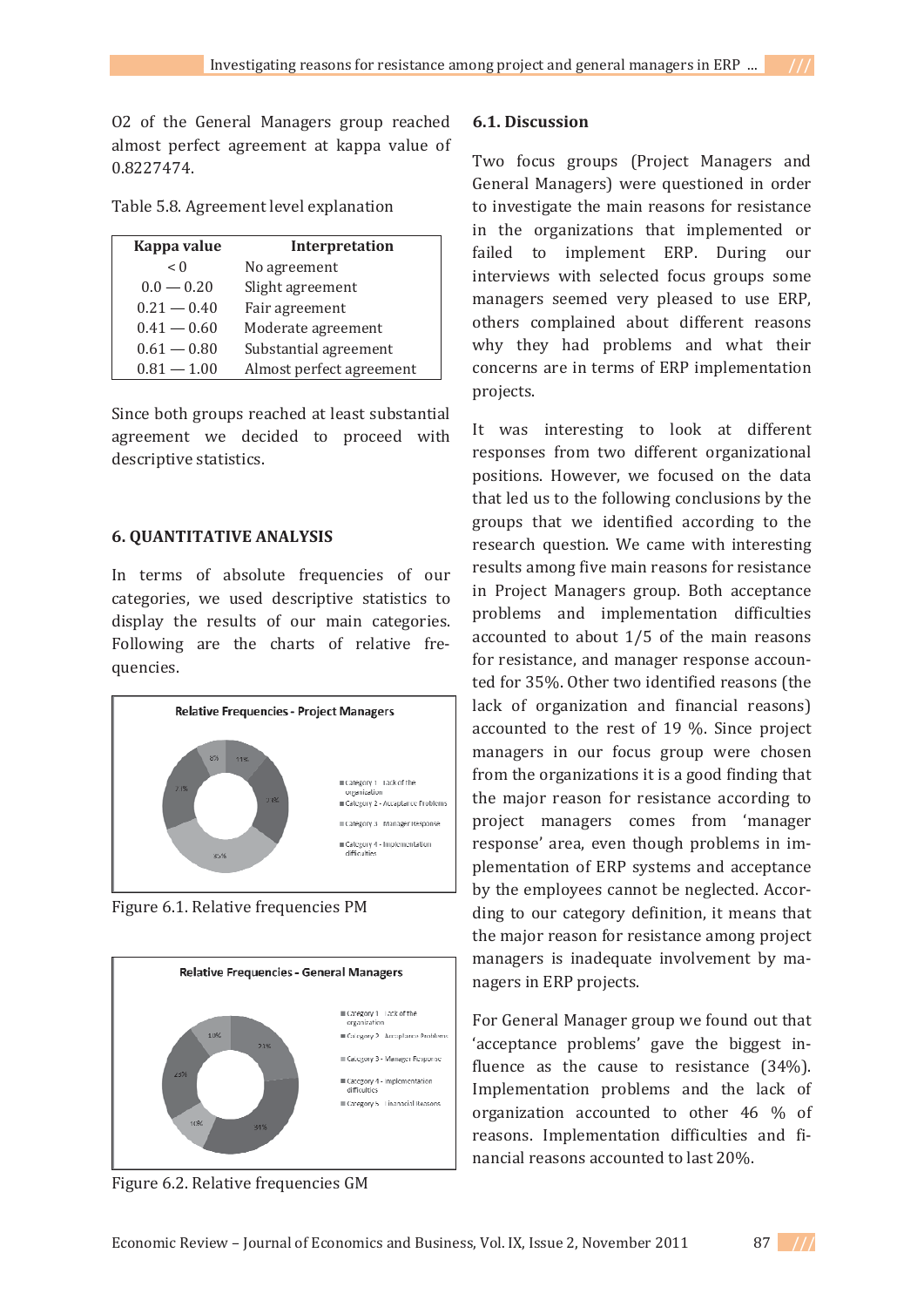## **7. CONCLUSION**

These finding led us to the conclusion that the main reason for resistance to an ERP project among general managers are potential technology acceptance problems by the employees of an organization and the effects that it will have to organization. Also, implementation problems are a concern which cannot be neglected. On the other hand, project managers believe that the major reason for resistance towards ERP implementations comes from the top management involvement in the whole process of implementation.

Comparing and combining results from both FGs (Project Managers and General Managers) we note that acceptance problems (33.5%) have a huge influence on project managers and general managers to be resistant towards ERP implementation.

### **ACKNOWLEDGEMENTS**

The work was funded by the Ministry of Science and Technology of the Republic of Serbia. The project is within the program of basic research: Challenges and Prospects for structural changes in Serbia - Strategic directions for economic development and harmonization with the EU (Project code 179015) and the project entitled "European Integration of socio-economic changes of the economy of Serbia towards the EU" (Project code 47009).

### **REFERENCES**

- 1. Bingi, P., Sharma, M.K., Godla, J.K. (1999) Critical issues affecting an ERP implementation. *Information Systems Management* 16 (3), pp. 7-14.
- 2. Cateora P.R., Graham J. L. (2002) International Marketing. McGraw Hill, London.
- 3. Chaffey D., (2002) E-Business and E-Commerce Management. Prentice Hall, London.
- 4. Chaffey D., Ellis-Chadwick F., Johnston K., Mayer, R. (2006) Internet Marketing Strategy. Implementation and Practice, Prentice Hall, London.
- 5. Chinsnall M. P. (2001) Marketing Research, The McGraw-Hill Companies, London.
- 6. Churchill G. A. Jr. (1999) Marketing Research: Methodological Foundations. The Dryden Press, Orlando.
- 7. Clemens, E., Row, M. (1991) Sustaining IT advantage: the role of structural differe*nce. MIS Quarterly* 15 (3), pp. 275-292.
- **8.** Cooper D. R., Schindler P. S. (2006) Business Research Methods. McGraw Hill, London.
- 9. Cooper, R. B., Zmud, R. W. (1990) Information technology implementation research: a technical diffusion approach. *Management Science* 36 (2), pp. 123-139.
- 10. Craig C. S., Douglas S. P. (2005) International Marketing Research. John Wiley & Sons, Ltd. Beograd, Beograd.
- 11. Cvetković Lj. (2006) Marketing informacioni system. Izdavački centar za industrijski menadžment plus, Kruševac.
- 12. Daft, R. L. (1978) A dual core model for organizational innovation. Academy of *Management Journal* 21 (2), pp. 123-139.
- 13. Dahlen, C., Elfsson, J. (1999) An Analysis of the Current and Future ERP Market with Focus on Sweden. The Royal Institute of Technology, Stockholm.
- 14. Dean Jr., J.W. (1986) Decision processes in the adoption of advanced technologies. Working Paper, Center for the Management of Technologies and Organizational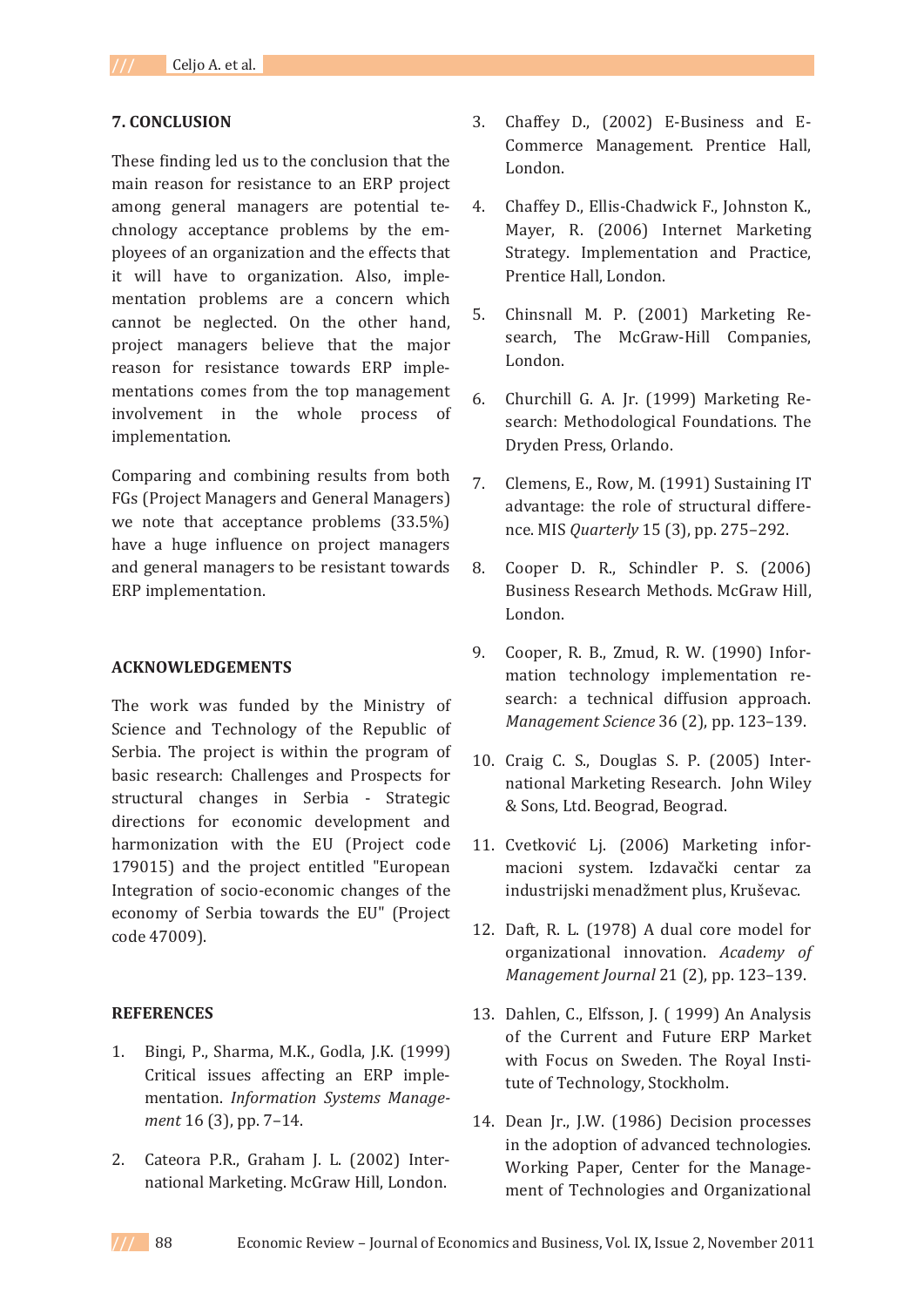Change, The Pennsylvania State University.

- 15. Deise M., Nowikow C., King P., Wright A. (2000) Executive's Guide to E-business, New York.
- 16. Dibb S., Simkin L., Pride W. M. (1995) Marketing, Mate, Zagreb.
- 17. Fazlović S. (2006) Statistika-Deskriptivna i inferencijalna analiza, Denfas, Tuzla
- 18. Fletcher K. (1995) Marketing Management and Information Technology, Prentice Hall Europe, London.
- 19. Hair J., Bush R., Ortinau D. (2003) Marketing Research. Within a Changing Environment, McGraw-Hill Irwin, New York.
- 20. Hanić H. (2004) Istraživanje tržišta i marketing informacini system. Ekonomski fakultet, Beograd.
- 21. Hulbert J. et al. (2003) Total Integrated Marketing. Free Press, New York.
- 22. Kalakota R., Robinson M. (2001) e-Poslovanje 2.0, Vodič ka uspjehu. Mate, Zagreb.
- 23. Begtić R. (2003) Upravljanje procesima razmjene proizvoda i usluga. Ekonomski institut, Tuzla.
- 24. Kee-Young K. (2006) ERP Acceptance: Organizational Change Perspective. Paper *presented at the 39th Hawaii International Conference of Information Systems.*
- 25. Keller, E. L. (1999) Lessons Learned. *Manufacturing System.* 15th Anniversary edition.
- 26. Koch, C., Slater, D., Baatz E. (1999) The ABCs of ERP. CIO Magazine ERP research Center.
- 27. Laughlin, S. (1999) An ERP Game Plan, *Journal of Business Strategy*. January-February 1999, pp. 32-37.
- 28. Markus, M. L., Axline, S., Petrie, D., Tanis, C. (2000) Learning farom adopters' experience with ERP: problems encountered and success achieved. Journal of Infor*mation Technology* 15 (4), 245-265.
- 29. Mishra, A. (2004) ERP System Implementation in FMCG Sector.
- 30. Mohr, L. B. (1982) Explaining Organizational Behavior: The Limits and Possibilities of Theory and Research. Jossey-Bass, San Francisco.
- 31. Powell, T. C., Dent-Micallef, A. (1997) Information technology as competitive advantage: The role of human, business and technology resources. Strategic Ma*nagement Journal* 18 (5), pp. 375-405.
- 32. Russell, R.S., Taylor, B.W. III (1995) Production and Operations Management: Focusing on Quality and Competitiveness. Prentice-Hall Inc. London.
- 33. *Schmalenbach Business Review* 59 (January), pp. 29-57.
- 34. Schneider, P. (1999) Wanted: ERP People Skills, CIO Magazine.
- 35. Schon. D. (1963) Champions for radical Ǥ*Harvard Business Review,*  $41(2)$ , pp. 77-86.
- 36. Umble, J&M. (2002) Avoiding ERP Implementation Failure. *Industrial Management*, Vol. 44, Institute of Industrial Engineers, pp. 25-33.
- 37. Tushman, M., Newman, W.H., Romanelli, E. (1986) Convergence and upheaval: Managing the unsteady pace of organizational evolution. California Manage*ment Review* 29 (1), pp. 29-44.